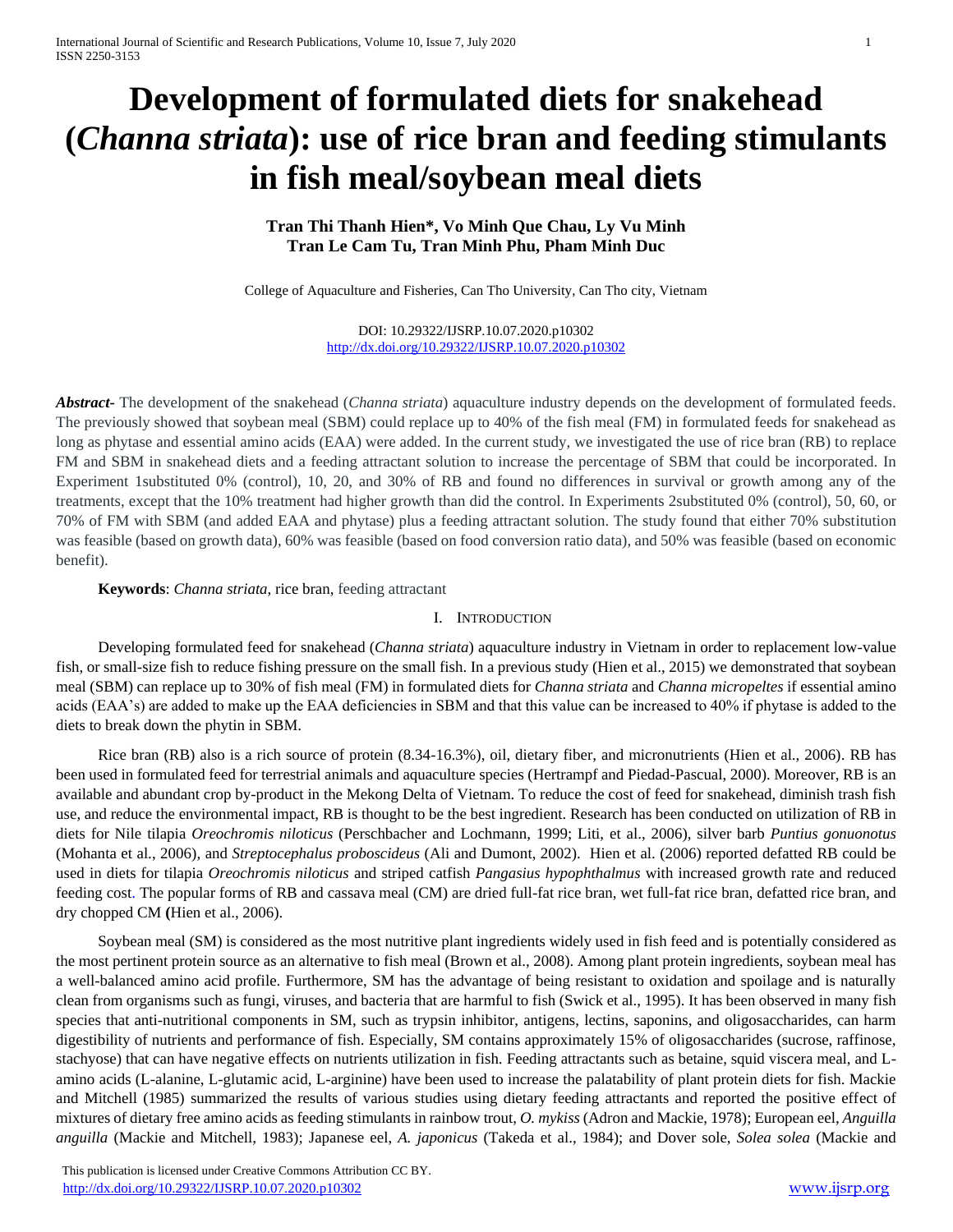Mitchell, 1982). More recently, squid viscera meal has been used as a feeding stimulant for Japanese seabass, *Lateolabrax japonicus* (Mai et al., 2006), and yellow croaker, *Pseudosciaena crocea* (Li et al., 2009).

Building on our previous results, we next wanted to increase the level of locally available plant products in diets for snakehead and to see if replacement of FM by SBM could be increased if soluble fish attractant. The objectives of this study were to: a) determine the optimal of RB in a diet containing fixed amounts of FM and SBM for optimum growth and cost-effectiveness for *C. striata*, and b) investigate the effects of supplementing dietary a feeding attractant solution on growth performance in fingerling snakehead fed diets containing more than 40% SBM.

## II. MATERIALS AND METHODS

Two experiments were conducted: Experiment 1 was a study of the replacement of an FM/SBM mixture with an RB in diets for *C. striata*; Experiment 2 was a study of the effects of adding a feeding attractant solution to *C. striata* diets containing at least 50% SBM.

**Experiment 1:** Diets for Experiment 1 were formulated from the main ingredients FM, defatted SBM, CM, and dried RB to be isonitrogenous and isoenergetic and to contain 45% crude protein (CP) and 4.7 Kcal gross energy/g diet. The ratio of FM: SBM was 6:4. The experiment consisted of four treatments identified by the amount of RB: 0% RB (control), 10%, 20%, or 30% RB, as indicated in the composition of the experimental diets shown in Table 1. Experimental ingredients were homogeneously mixed and pelleted at 80°C without steam to produce feed with a diameter of 2 mm. The experimental feed was then sterilized at 105°C for 10 min and dried at 45°C for 24 h to reach 11–12% moisture.

Each treatment had three replicates with 50 fish per replicate. Snakehead fingerlings (4.51-4.63g in initial weight) were assigned randomly to each 500-L composite tank. Water temperature, measured daily, ranged from 27.0–28.0°C, pH and dissolved oxygen, measured weekly, were 7.6–7.7 and 6.68–6.76 ppm, respectively. The experimental period was 8 wks. Fish were fed to satiation twice a day (8:00 and 14:00). Uneaten food was removed from the tank following feeding and the feed intake recorded based on the amount fed minus that recovered (on a dry weight basis following placement in a drying oven for at least 4 hours at 105<sup>o</sup>C). Dead fish were collected and weighed.

| Ingredients                  | Diets |       |       |       |
|------------------------------|-------|-------|-------|-------|
|                              | 0% RB | 10%RB | 20%RB | 30%RB |
| Fish meal <sup>a</sup>       | 34.5  | 33.6  | 32.8  | 31.9  |
| Soybean meal <sup>b</sup>    | 33.6  | 32.7  | 31.9  | 31.0  |
| Dried rice-bran <sup>c</sup> | 0.00  | 10.0  | 20.0  | 30.0  |
| Cassava meal <sup>d</sup>    | 21.4  | 14.2  | 7.12  | 0.00  |
| Vitamin Premix <sup>e</sup>  | 1.00  | 1.00  | 1.00  | 1.00  |
| Mineral Premix <sup>f</sup>  | 1.00  | 1.00  | 1.00  | 1.00  |
| Fish oil <sup>g</sup>        | 5.63  | 4.47  | 3.32  | 2.17  |
| <b>Binder</b> <sup>h</sup>   | 1.82  | 1.80  | 1.79  | 1.78  |
| Lysine                       | 0.40  | 0.42  | 0.44  | 0.46  |
| Methionine                   | 0.28  | 0.8   | 0.28  | 0.28  |
| Threonine                    | 0.41  | 0.41  | 0.40  | 0.39  |
| Phytase                      | 0.02  | 0.02  | 0.02  | 0.02  |
| Total                        | 100   | 100   | 100   | 100   |
| Proximate composition (%)    |       |       |       |       |
| Dry matter                   | 90.3  | 90.2  | 90.6  | 89.9  |
| Crude protein                | 44.4  | 44.5  | 44.7  | 44.8  |
| Crude lipid                  | 9.27  | 9.59  | 9.75  | 9.33  |
| Crude ash                    | 10.1  | 10.5  | 10.2  | 10.6  |
| Fibre                        | 2.30  | 2.60  | 3.52  | 4.31  |
| Nitrogen free extract        | 34.0  | 32.8  | 31.8  | 30.9  |
| Gross energy (kcal/g)        | 4.81  | 4.79  | 4.78  | 4.71  |

**Table 1**. Composition and proximate analyses of four experimental diets (% of dry matter basis) used in Experiment 1

Note:

*<sup>a</sup>FM: Kien Giang fishmeal was supplied by Minh Tam Co., Ltd (Vietnam). Moisture: 11.7%, crude protein: 65.1%, crude lipid: 7.94%, crude fiber: 0.55% and Ash:13.7%.*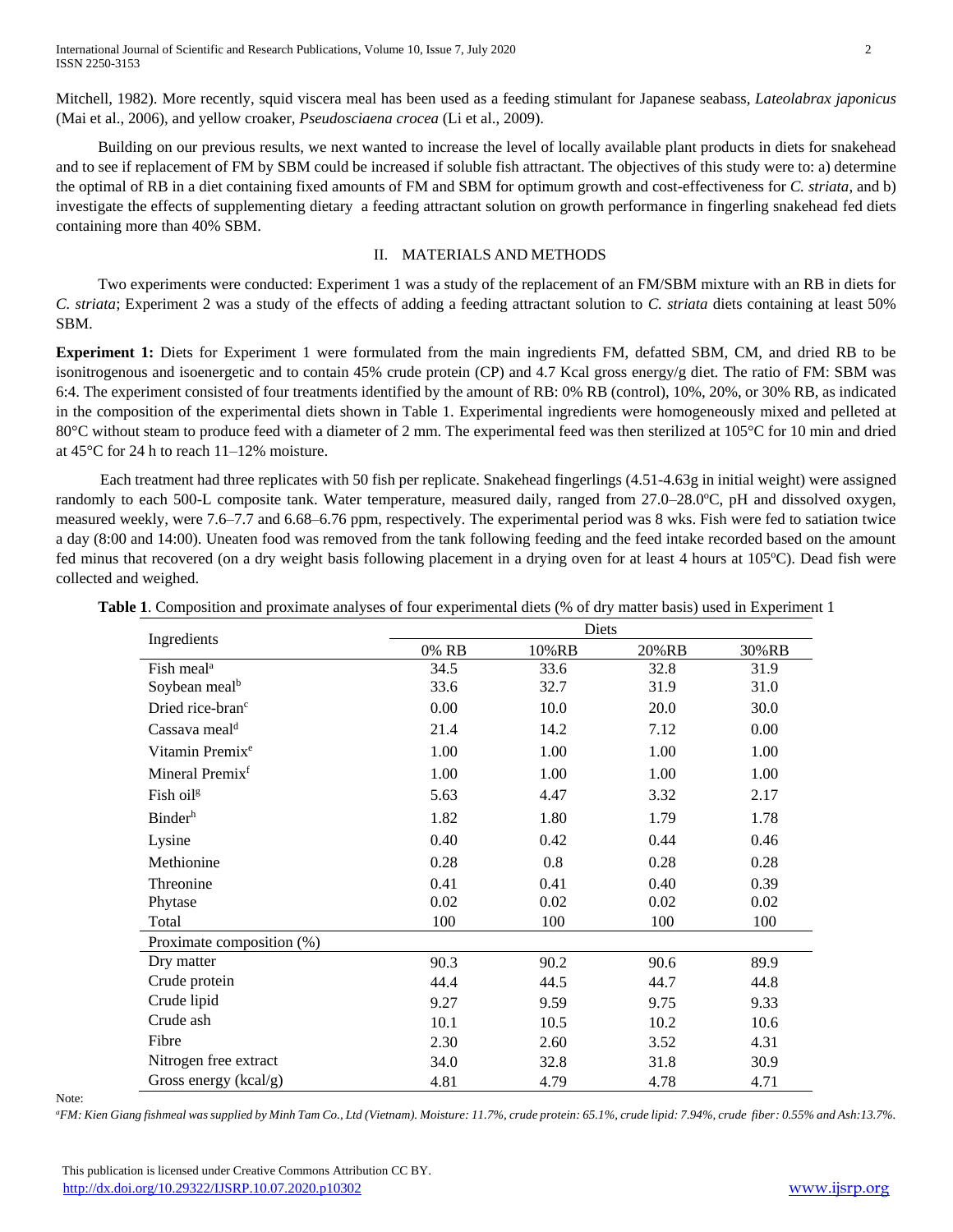*b SBM: Argentine Soybean meal was supplied by Quang Dung Co.,Ltd (Vietnam) Moisture: 8.78%, crude protein: 46,1%, crude lipid: 1,98%, crude fiber: 6.36% and Ash:6.20%.* 

*<sup>c</sup>Dried rice bran was supplied by Cai Lan Oils & Fats Industries Company Ltd, Can Tho Branch, Cantho City, Vietnam. Moisture: 11.5%, crude protein12.7%, crude lipid: 14.3%, crude fiber: 5.00% and Ash: 7.94%.*

*<sup>d</sup>Cassava meal was supplied by Gentraco Fed, Cantho province, Vietnam. Moisture: 13.3%, crude protein: 2.73%, crude lipid: 2.54%, crude fiber: 2.69% and Ash: 3.12%.*

*<sup>e</sup>Vitamin mix consisted (IU kg-1 or g kg-1 ): vitamin A: 2.500.000 IU, ): vitamin D3: 1.500.000 IU, vitamin E: 80g, vitamin B1: 800mg, vitamin B2: 2000mg, vitamin B6: 800mg, vitamin B12: 20mg, vitamin C: 8 g, vitamin K3: 1000mg, Choline: 200g, Niacin: 6,5g, Folic acid: 250mg, Biotin: 40mg, .*

*<sup>f</sup>Mineral mix consisted of CuSO4: 10g, ZnSO4: 20g, MgSO4: 10g, CoSO4: 1g, FeSO4: 5g, MnSO<sup>4</sup> 5g, CaHPO4: 1g.*

*<sup>g</sup>Fish oil was supplied by Vemedim Company Ltd, Cantho City, Vietnam.*

*<sup>h</sup>Binder (Carboxymethylcellulose) was (Chinese product) imported by Thanh My Company Ltd, Cantho city, Vietnam.*

**Experiment 2** consisted of four treatments with increasing levels of SBM: 0% (FM), which was the control diet, 50%, 60%, or 70% (referred to as 50% SBM, 60% SBM, and 70% SBM, respectively). All SBM diets contained supplemental lysine and methionine to correct the essential amino acid (EAA) deficiencies associated with lowered levels of FM, as well as 0.02% phytase and 1.5% of a feeding attractant solution (Table 2). Thus, the four diet treatments are again referred to as FM, 50% SBM, 60% SBM, and 70% SBM. Each treatment again had three replicates with 30 fish per replicate.

**Table 2**. Composition and proximate analyses of nine experimental diets with solution feeding attractant addition in Experiment  $3$  (% of dry mat

| Ingredients $(\% )$       | FM   | 50% SBM | 60% SBM | 70% SBM |
|---------------------------|------|---------|---------|---------|
| <b>Fish meal</b>          | 56.2 | 27.7    | 22.2    | 16.7    |
| Soybean meal              | 0.00 | 40.4    | 48.5    | 56.7    |
| <b>Rice bran</b>          | 15.0 | 15.0    | 15.0    | 15.0    |
| Cassava meal              | 24.2 | 7.86    | 4.64    | 1.40    |
| Vitamin Premix            | 1.00 | 1.00    | 1.00    | 1.00    |
| Mineral Premix            | 1.00 | 1.00    | 1.00    | 1.00    |
| Fish oil                  | 2.18 | 4.22    | 4.61    | 5.01    |
| <b>Binder</b>             | 0.50 | 0.50    | 0.50    | 0.50    |
| Lysine                    | 0.00 | 0.52    | 0.60    | 0.69    |
| Methionine                | 0.00 | 0.35    | 0.41    | 0.48    |
| Phytase                   | 0.00 | 0.02    | 0.02    | 0.02    |
| Fish attractant solution  | 0.00 | 1.50    | 1.50    | 1.50    |
| Total                     | 100  | 100     | 100     | 100     |
| Proximate composition (%) |      |         |         |         |
| Dry matter                | 91.0 | 91.2    | 91.5    | 91.6    |
| Crude protein             | 44.7 | 44.7    | 44.5    | 44.6    |
| Crude lipid               | 8.96 | 8.15    | 8.38    | 8.26    |
| Crude ash                 | 10.0 | 9.13    | 8.74    | 8.27    |

Note: *Fish attractant solution was supplied by Trai Viet Co., Ltd (Vietnam) (consisting of 30% Crude Protein; 2.1% Omega-3 and 22.63% amino acid)*

In experiments 2, all of the experimental diets were formulated to be isonitrogenous and isoenergetic to contain 45% crude protein (CP) and 4.5 kcal gross energy/g of diet. *Channa striata* fingerlings (2.24–3.79g in initial weight) were randomly assigned to each experimental tank (500-L composite tank) and were fed to satiety. Water temperature, measured daily, ranged from 26.5-27.5°C. pH and dissolved oxygen, measured weekly, varied from 7.2-7.5 and 5.0–7.6 ppm respectively.

At the end of each experiment, fish were weighed and counted to calculate survival rate (SR), daily weight gain (DWG), feed intake FI = feed consumed per fish per day / (initial weight  $*$  final weight)<sup>0.5</sup>, feed conversion ratio (FCR), protein efficiency ratio (PER), and economic conversion ratio (ECR), which is simply fed cost multiplied by FCR.

Feed was analyzed for the following composition: moisture, crude protein (CP), crude lipid (CL), crude fiber (CF), nitrogen-free extract (NFE), and gross energy, all according to AOAC (2000). Loss on drying was used to determine moisture content; protein (N x 6.25) was determined by Kjeldahl method; lipid was determined by Soxhlet method; crude fiber was determined by acid and base hydrolysis, and gross energy was determined by bomb calorimetry. Carbohydrate-NFE equals 100-(CP+CL+CF).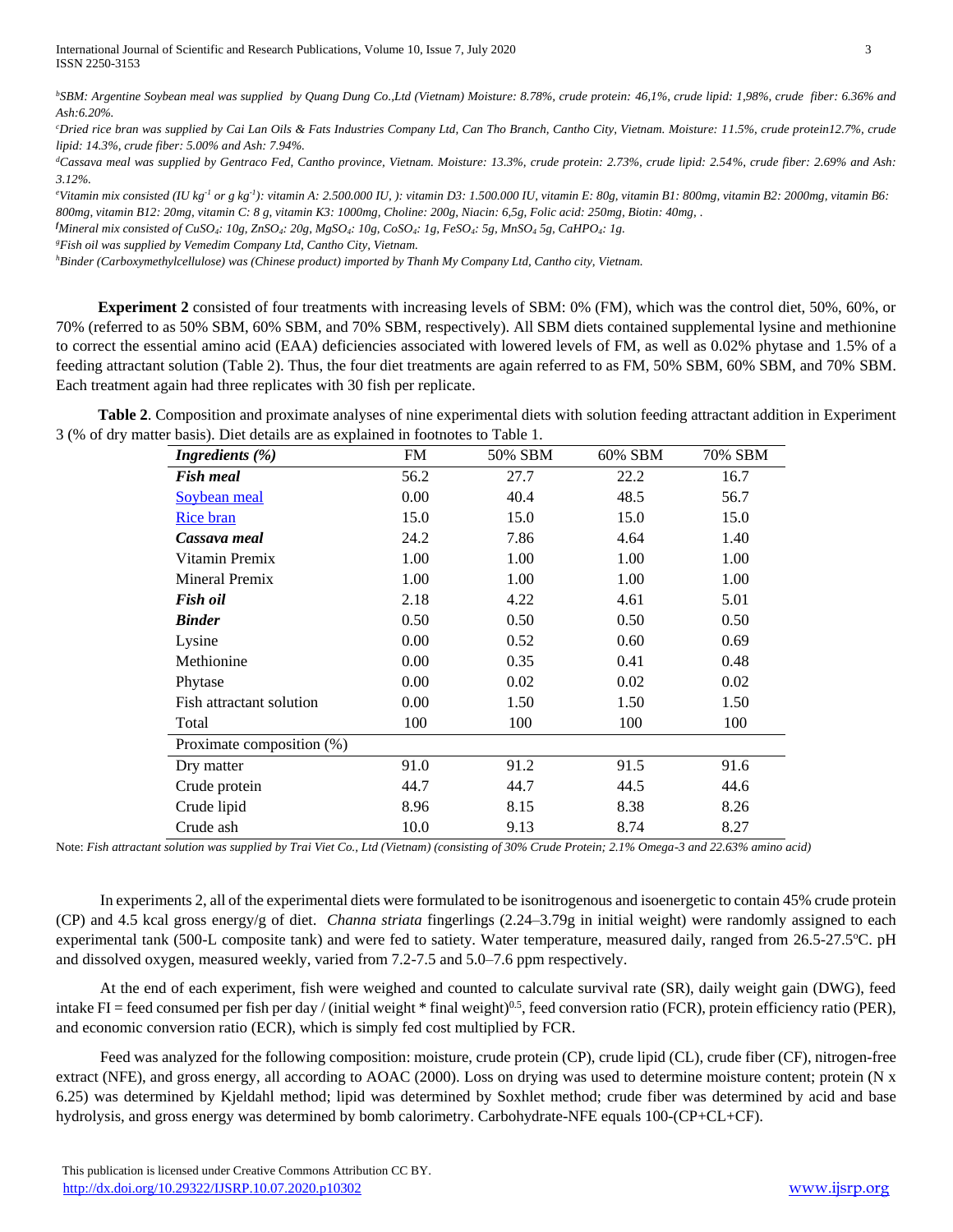Data were checked for normal distribution by One-Sample Kolmogorov-Smirnov test and homogeneity of variances by Levene's test. Data were analyzed using One-way analysis of variance (One-way ANOVA) test followed by a Duncan's Multiple Range Test. Differences in growth and feed efficiency between diet treatments were considered to be statistically significant when  $p \leq 0.05$ . The statistical tests were performed using the SPSS statistical package (ver. 16.0, SPSS Company, Chicago, IL, USA).

## III. RESULTS AND DISCUSSION

In Experiment 1, daily weight gain of fish in treatment  $10\%$  RB  $(0.29 \pm 0.02 \text{ g/day}^{-1})$  was significantly higher than that of fish in the control treatment that had no rice bran in the diet; moreover, final weight and daily weight gain of fish in treatment 20% and 30% rice bran in diet were not significantly different from those of fish in the control treatment and there was no significant difference among 10%, 20%, and 30% RB treatments in daily weight gain (Table 3). Survival rates of fingerlings were high (60.0 - 69.3%) and no significant differences were observed (Table 3). Feed intake fluctuated between 2.55 - 3.14% BW per day among treatments and showed significant differences, with the lowest FI in treatment 0% RB and other treatments; however, no significant differences were seen in FCR or PER (Table 3).

Table 3. Initial (Wi) and final (Wf) body weights (g), daily weight gain (DWG) (g.day<sup>-1</sup>), survival rate (SR) (%), feed intake (FI) (%), feed conversion ratio (FCR), and protein efficiency ratio (PER) of *Channa striata* fed experimental diets (% of moisture matter basis) with different ratios of the replacement of Rice bran (mean±SE, n=3) in Experiment 1. Values in a row followed by the same letter are not significantly different  $(p<0.05)$ .

| <b>Diets</b> | <b>RB</b> 0%                 | <b>RB</b> 10%                 | <b>RB</b> 20%                 | <b>RB</b> 30%                 |
|--------------|------------------------------|-------------------------------|-------------------------------|-------------------------------|
| SR.          | $60.7 + 3.71$                | $60.0+3.46$                   | $62.0 + 6.11$                 | $69.3 \pm 2.91$               |
| Wi           | $4.54 \pm 0.05$              | $4.57+0.04$                   | $4.63 \pm 0.04$               | $4.51 \pm 0.02$               |
| Wf           | $17.4 \pm 0.36^a$            | $20.9+1.22^b$                 | $19.9 + 1.11^{ab}$            | $19.4 \pm 0.70$ <sup>ab</sup> |
| DWG          | $0.23 \pm 0.01$ <sup>a</sup> | $0.29 + 0.02^b$               | $0.27 \pm 0.02$ <sup>ab</sup> | $0.27 \pm 0.01$ <sup>ab</sup> |
| FI           | $2.55 \pm 0.03^{\text{a}}$   | $3.04 \pm 0.09$ <sup>bc</sup> | $2.90 \pm 0.08^b$             | $3.14 \pm 0.06$ <sup>c</sup>  |
| <b>FCR</b>   | $1.29 \pm 0.05$              | $1.26 \pm 0.07$               | $1.27 \pm 0.07$               | $1.28 \pm 0.06$               |
| <b>PER</b>   | $1.75 \pm 0.07$              | $1.79 \pm 0.10$               | $1.77+0.10$                   | $1.75 \pm 0.08$               |

These results extend those of our previous study (Hien et al., 2015) and further indicate the possibility of using formulated diets for rearing snakehead in captive conditions. The improvement in the growth performance of snakehead fingerlings fed the 10% RB diet compared to the result from the 0% RB diet may have been caused by the presence of micronutrients in RB. The CM content decreased along with the increase of RB in diets (Table 1). RB is abundant in trace minerals and vitamin B, especially vitamin B1 (thiamine), that are necessary for growth (Guillaume et al., 2001). Vitamin B1 plays a major role in carbohydrate metabolism (Hertrampf and Piedad-Pascual, 2000)**.** No significant difference in FI was observed between 10% RB and 30% RB treatments. However, the growth response of snakehead in 10% RB treatment was better, inducing the lowest FCR in this experiment. That result may be caused by the highest fiber content in 30% RB diet (4.31%) whereas the cassava meal (which plays a role as a good binder for the diet) was absent, reducing the stability of the pellet and raising waste feed, although no significant differences in FCR and PER were observed among treatments. Suhenda et al. (2005) found in Asian catfish (4.9 g/fish in initial weight) fed 55.6% RB in the diet that FCR was low (1.3), and SGR and PER were high (4 % per day and 2.6, respectively). According to Trieu et al. (2001), survival rates of snakehead fingerlings during 4 weeks in tank conditions ranged from 60.2 to 100%. The growth performance of fish in this experiment was better than that of snakehead fingerlings (initial weigh 5.22g) fed with 50% crude protein (CP) (1.19%.day<sup>-1</sup>) which were studied by Trieu et al. (2001). In summary, RB could be well utilized by snakehead fingerlings with levels from 10% to 30% without any differences in growth performance. Hence, RB could be used in formulated feed for snakehead fingerlings up to 30% to reduce feed cost.

In experiment 2, survival rate fluctuated between  $(47.8 - 58.9%)$  among treatments and showed significant differences, with the FM and the others. There were again no significant differences among the treatments in the final weight, daily weight gain, or FI (Table 4); however, there were significant differences in FCR between the SBM 70% treatment and all the other diets, as well as in PER between the SBM 60% and 70% diets and the FM and SBM 50% diets (Table 4).

Table 4. Initial (Wi) and final (Wf) body weights (g), daily weight gain (DWG) (g.day<sup>-1</sup>), survival rate (SR) (%), feed intake (FI) (%), feed conversion ratio (FCR), protein efficiency ratio (PER) of *Channa striata* fed experimental diets (% of moisture matter basis)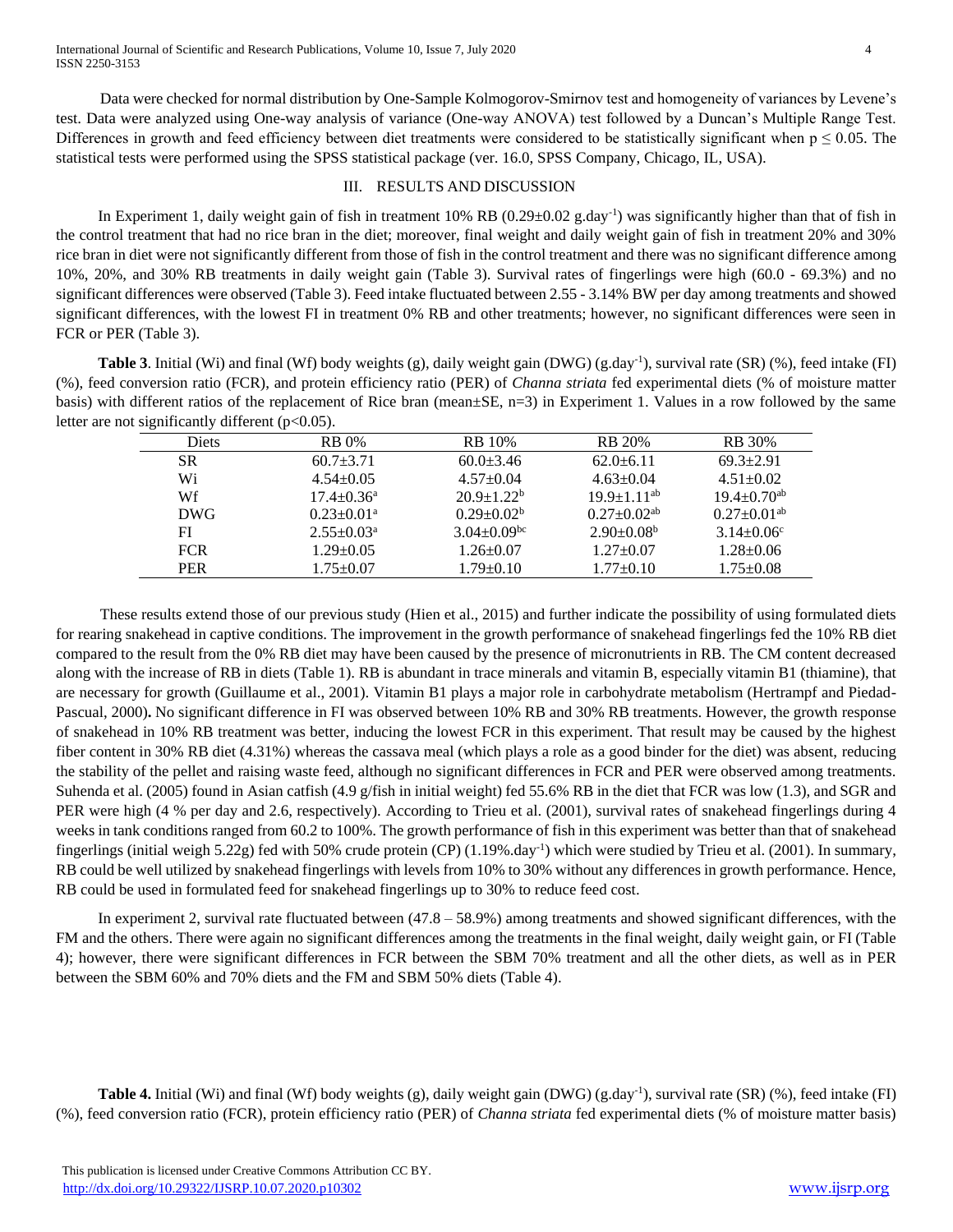| <b>Diets</b> | <b>FM</b>            | 50% SBM                      | 60% SBM                       | 70% SBM                       |
|--------------|----------------------|------------------------------|-------------------------------|-------------------------------|
| SR.          | $53.3 \pm 1.92^{ab}$ | $58.9 + 2.94^b$              | $47.8 \pm 1.11^a$             | $57.8 \pm 2.94$ <sup>ab</sup> |
| Wi           | $2.28 \pm 0.03$      | $2.27 \pm 0.03$              | $2.24 + 0.01$                 | $2.24 \pm 0.02$               |
| Wf           | $8.53 \pm 1.11$      | $8.32 \pm 0.50$              | $8.67 \pm 0.87$               | $8.33 \pm 1.00$               |
| DWG.         | $0.15 \pm 0.03$      | $0.15 \pm 0.01$              | $0.16 \pm 0.02$               | $0.15 \pm 0.02$               |
| FI           | $3.69 \pm 0.47$      | $3.79 \pm 0.11$              | $4.48 \pm 0.25$               | $4.65 \pm 0.32$               |
| <b>FCR</b>   | $1.06 \pm 0.02^a$    | $1.06 \pm 0.05^{\mathrm{a}}$ | $1.23 \pm 0.06^a$             | $1.37 \pm 0.09^{\rm b}$       |
| <b>PER</b>   | $2.11+0.04b$         | $2.11 \pm 0.09^b$            | $1.83 \pm 0.09$ <sup>ab</sup> | $1.65 \pm 0.12^a$             |

with solution feeding attractant addition (mean $\pm$ SE, n=3) in Experiment 3. Values in a row followed by the same letter are not significantly different (p<0.05).

From an economic point of view, replacing up to 30% of FM and SBM by RB yielded economic benefits (Table 5). The cost for one kg fish weight gain was reduced by 6.88 % in treatment 30% RB compared to the control treatment. In Experiments 2, the cost for one kg fish weight gain decreased 9.91% and 10.5%, respectively, in the 50% SBM diet compared to the control diet; however, the replacements over 50% were not economically beneficial because of increasing FCR (Table 5).

**Table 5.** Feed costs for producing one kg weight gain by fish fed the experimental diets in the two experiments a) The different ratios of the replacement of Rice bran of the Experiment b) the replacement of Fish meal by Soybean meal with solution feeding attractant addition in the Experiment 2.

| Diets              | Cost/Kg fish weight gain (USD) | The reduction compared to control $(\%)$ in the experiment |
|--------------------|--------------------------------|------------------------------------------------------------|
| Experiment 1<br>a) |                                |                                                            |
| <b>RB</b> 0%       | 0.84                           | $- -$                                                      |
| <b>RB</b> 10%      | 0.81                           | 3.58                                                       |
| <b>RB</b> 20%      | 0.79                           | 6.10                                                       |
| <b>RB</b> 30%      | 0.78                           | 6.88                                                       |
| Experiment 2<br>b) |                                |                                                            |
| <b>FM</b>          | 0.70                           | $\qquad \qquad -$                                          |
| 50% SBM            | 0.62                           | 10.5                                                       |
| 60% SBM            | 0.70                           | $-1.05$                                                    |
| 70% SBM            | 0.76                           | $-9.41$                                                    |

We found in previous studies that SBM can replace up to 30% of FM in the snakehead diet without addition of phytase or 40% of FM with the addition of phytase (Hien et al., 2015). The results of the current study show that addition of feeding attractant solution to snakehead diets could allow the replacement of FM with SBM to be as high as 70% (based on growth results), 60% (based on FCR results), or 50% (based on PER and economic results). Experimental results showed that when adding odors, stimulating the feeding, the growth of fish in the 60-70% high protein replacement diet was still good, not different from the control treatment. Hydrolyzed fish protein is used as a protein supplement and food stimulant, leading to increased growth and feed efficiency of salmonids (Berge and Storebakken, 1996; Carvalho et al., 1997). This positive effect may be increased digestibility of the protein of hydrolyzed fish due to the enzyme processing of raw materials. Protein breakdown produces short-chain peptides and free amino acids. Free amino acids act as a food stimulant for some fish, increasing growth and feed utilization. Papatryphon and Soares (2000) reported the addition of 2% fish soluble to fish food, including the amount of striped bass fish *Morone saxatilis* has a similar effect very close to the effect of neutral, non-essential amino acids. However, the addition of 2% fish fluid to *Sciaenops ocellatus*, did not affect growth (Davis et al., 1995), but added 2% or 4% of fish fluid to soybean meal-based diets has increased the food intake and growth of the red drum. (McGoogan and Gatlin, 1997). Positive effects of feeding attractants were previously shown in *Epinephelus malabricus* by adding 1% of squid viscera meal for using a blend of rendered animal protein ingredients to replace fish meal in practical diets (Wang et al., 2008).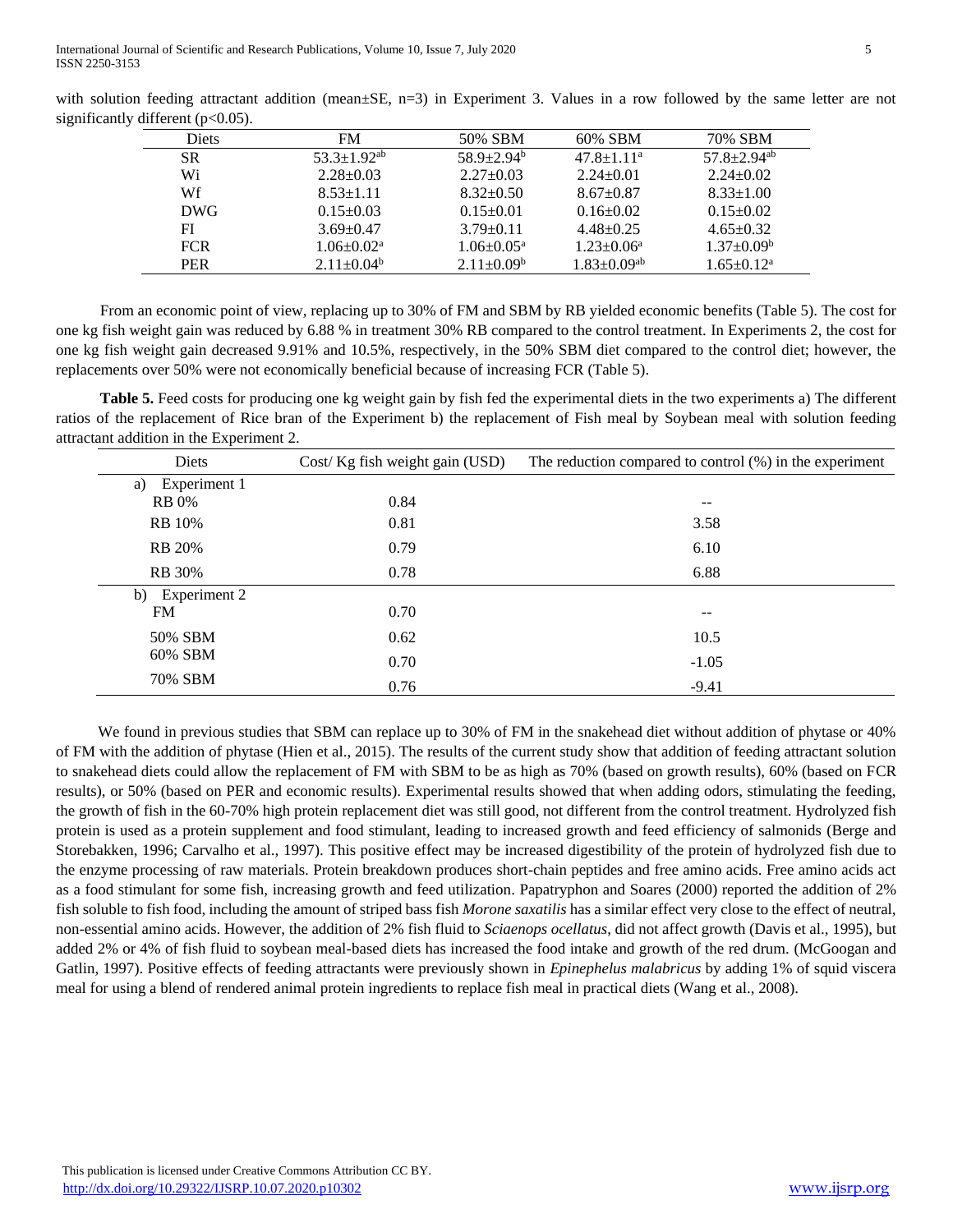### IV. CONCLUSION

In the snakehead diet can use 30% RB. For the addition of feeding stimulants, 70% SBM protein for fish meal protein was feasible (based on growth data), 60% was feasible (based on food conversion ratio data), or 50% was feasible (based on protein efficiency ratio data and economic benefit).

#### ACKNOWLEDGMENT

This research was funded by the AquaFish Innovation Lab under USAID CA/LWA No. EPP-A-00-06-00012-00 and by US and Host Country partners. We also thank students of the College of Aquaculture and Fisheries, Can Tho University for their contributions to implement the experiments.

#### **REFERENCES**

- [1] AOAC (2000) *Official methods of Analysis*. Association of Official Analytical Chemists Arlington, Virginia, USA.
- [2] Adron, J.W., & Mackie, A.M. (1978). Studies on the chemical nature of feeding stimulants rainbow trout, *Salmo gairdneri* Richardson. *Journal of Fish Biology,*  (12), 303-310[. https://doi.org/10.1111/j.1095-8649.1978.tb04175.x](https://doi.org/10.1111/j.1095-8649.1978.tb04175.x)
- [3] Ali, A.J., & Dumont, H.J. (2002). Rice bran as a diet for culturing *Streptocephalus proboscideus* (Crustacea: Anostraca). *Hydrobiologia*, (486), 249-254. <https://doi.org/10.1023/a:1021367205778>
- [4] Berge, G.M., & Storebakken, T. (1996). Fish protein hydrolyzate in starter diets for Atlantic salmon (Salmo salar) fry. *Aquaculture*, 145(1-4), 205-212. [https://doi.org/10.1016/s0044-8486\(96\)01355-5](https://doi.org/10.1016/s0044-8486(96)01355-5)
- [5] Brown, P.B., Kaushik, S.J., Peres, H. (2008). Protein feedstuffs originating from soybeans. In: Webster, C., Lim, C., Lee, C.S. (Eds). Alternative Protein Sources in Aquaculture Diets. New York, Haworth Press, taylor and Francis Group, pp. 205-223.
- [6] Carvalho, A.P., Escaffre, A.M., Teles, A.O., & Bergot, P. (1997). First feeding of common carp larvae on diets with high levels of protein hydrolysates. *Aquaculture International*, 5(4), 361-367. <https://doi.org/10.1023/a:1018368208323>
- [7] Davis, D.A., Jirsa, D., & Arnold, C.R. (1995). Evaluation of soybean proteins as replacements for menhaden fish meal in practical diets for the red drum Sciaenops ocellatus. *Journal of the World Aquaculture Society*, 26(1), 48-58.<https://doi.org/10.1111/j.1749-7345.1995.tb00208.x>
- [8] Guillaume, J., Kaushik, S., Bergot, P., & Métailler, R. (2001). Nutrition and Feeding of fish and Crustaceans. Springer and Praxis publishing, 408 pp.
- [9] Hansen, A.C., Rosenlund, G., Karlsen, O., Koppe, W., & Hemre, G.I. (2007). Total replacement of fish meal with plant proteins in diets for Atlantic cod (*Gadus morhua* L.) - Effects on growth and protein retention. *Aquaculture*, (272), 599-611[. https://doi.org/10.1016/j.aquaculture.2007.08.034](https://doi.org/10.1016/j.aquaculture.2007.08.034)
- [10] Hertrampf, J.W., & Piedad-Pascual, F. (2000). Handbook on ingredients for aquaculture feeds. Kluwer academic publishers Dordrecht/ Boston/ London, The Netherlands, 573 pp[. https://doi.org/10.1007/978-94-011-4018-8](https://doi.org/10.1007/978-94-011-4018-8)
- [11] Hien, T.T.T., Yen, D.T., Ngoc, L.B., Tu, T.L.C., Phuong, H.D., & Heng, L.S. (2006). Study on the use of defatted rice-bran in diets for fish culture. *Can Tho University Journal of Science*, (1), 175-183. (in Vietnamese).
- [12] Hien, T.T.T., Be, T.T., Lee, C.M., & Bengtson, D.A. (2015). Development of formulated diets for snakehead (*Channa striata* and *Channa micropeltes*): can phytase and taurine supplementation increase use of soybean meal to replace fish meal. *Aquaculture,* (448), 334-340[. https://doi.org/10.1016/j.aquaculture.2015.06.020](https://doi.org/10.1016/j.aquaculture.2015.06.020)
- [13] Li, H., Mai, K., Ai, Q. Zhang C. & Zhang, L. (2009). Effects of dietary squid viscera meal on growth and cadmium accumulation in tissues of large yellow croaker, *Pseudosciaena crocea* R. *Frontiers in Agriculture China,* (3), 78-83.<https://doi.org/10.1007/s11703-009-0012-3>
- [14] Liti, D.M., R.M. Mugo, J.M. Munguti and H. Waidbacher. 2006. Growth and economic performance of Nile tilapia (*Oreochromis niloticus* L.) fed on three brans (maize, wheat and rice) in fertilized ponds. *Aquaculture Nutrition,* (12), 239-245[. https://doi.org/10.1111/j.1365-2095.2006.00397.x](https://doi.org/10.1111/j.1365-2095.2006.00397.x)
- [15] Mackie, A.M., & Mitchell, A.I. (1985). Identification of gustatory feeding stimulants for fish applications in aquaculture. Pages 177-189 *in* Cowey, C.B., A.M. Mackie and J.G. Bell, editors. Nutrition and Feeding in Fish. Academic Press, London.
- [16] Mackie, A.M., & Mitchell, A.I. (1982). Further studies on the chemical control of the feeding behaviour in the Dover sole, *Solea solea*. *Comparative Biochemistry and Physiology,* (73), 89-93. [https://doi.org/10.1016/0300-9629\(82\)90097-4](https://doi.org/10.1016/0300-9629(82)90097-4)
- [17] Mackie, A.M., & Mitchell, A.I. (1983). Studies on the chemical nature of feeding stimulants for the juvenile European eel, *Anguilla anguilla* (L.). *Journal of Fish Biology,* (22), 425-430. <https://doi.org/10.1111/j.1095-8649.1983.tb04764.x>
- [18] Mai, K.S., Li, H.T., Ai, Q.H., Duan, Q.Y., Xu, W., Zhang, C.X., Zhang, L., Tan, B.P., & Liufu, Z.G. (2006). Effects of dietary squid viscera meal on growth and cadmium accumulation in tissues of Japanese seabass, *Lateolabrax japonicus* (Cuvier 1828). *Aquaculture Research,* (37), 1063-1069. [https://doi.org/10.1111/j.1365-](https://doi.org/10.1111/j.1365-2109.2006.01529.x) [2109.2006.01529.x](https://doi.org/10.1111/j.1365-2109.2006.01529.x)
- [19] McGoogan, B.B., & Gatlin III, D.M. (1997). Effects of replacing fish meal with soybean meal in diets for red drum Sciaenops ocellatus and potential for palatability enhancement. *Journal of the World Aquaculture Society*, 28(4), 374-385. <https://doi.org/10.1111/j.1749-7345.1997.tb00284.x>
- [20] Mohanta, K.N., Mohaty, S.N., Jena, J.K., & Sahu, N.P. (2006). Apparent protein, lipid and energy digestibility coefficients of some commonly used feed ingredients in formulated pelleted diets for silver barb, *Puntius gonuonotus*. *Aquaculture Nutrition,* (12), 211-218[. https://doi.org/10.1111/j.1365-2095.2006.00403.x](https://doi.org/10.1111/j.1365-2095.2006.00403.x)
- [21] Papatryphon, E., & Soares, J.H.Jr. (2000). The effect of dietary feeding stimulants on growth performance of striped bass, *Morone saxatilis*, fed a plant feedstuffbased diet. *Aquatic Living Resources*, (11), 329-228. [https://doi.org/10.1016/s0044-8486\(99\)00348-8](https://doi.org/10.1016/s0044-8486(99)00348-8)
- [22] Perschbacher, P., & Lochmann, R. (1999). Effect of feeding pelleted versus non-pelleted defatted rice bran on Nile tilapia *Oreochromis niloticus* production and water quality in ponds. *Asian Fisheries Science*, (12), 49-55.
- [23] Swick, R.A., Akiyama, D.M., Boonyaratpalin, M., & Creswell, D.C. (1995). Use of soybean meal and synthetic methionine in shrimp feed. American Soybean Association, Technical Bulletin.
- [24] Suhenda, N., Azwar, Z.I., & Sulhi, M. (2005). Evaluation of different carbohydrate sources on the growth and feed utilization in Asian catfish *Pangasius djambal. World Aquaculture Society Oral Presentation*, Bali International Convention Centre, Nusa Dua, Bali, Indonesia.
- [25] Takeda, M., Takii, K., & Matsui, K. (1984). Identification of feeding stimulants for juvenile eel. *Bulletin of the Japanese Society for Scientific Fisheries,* 59(4), 645- 651[. https://doi.org/10.2331/suisan.50.645](https://doi.org/10.2331/suisan.50.645)
- [26] Trieu, N.V., Long, D.N., & Lan, L.M. (2001). Effects of dietary protein levels on the growth and survival rate of snakehead (*Channa striatus*, Bloch) fingerling. *Can Tho University Journal of Scientific* - Special issue, 207-211.
- [27] Wang, Y., Li, K., Han, H., Zheng, Z.X., & Bureau, D.P. (2008). Potential of using a blend of rendered animal protein ingredients to replace fish meal in practical diets for Malabar grouper (*Epinephelus malabricus*). *Aquaculture,* (281), 113-117. <https://doi.org/10.1016/j.aquaculture.2008.03.033>

 This publication is licensed under Creative Commons Attribution CC BY. <http://dx.doi.org/10.29322/IJSRP.10.07.2020.p10302> [www.ijsrp.org](http://ijsrp.org/)